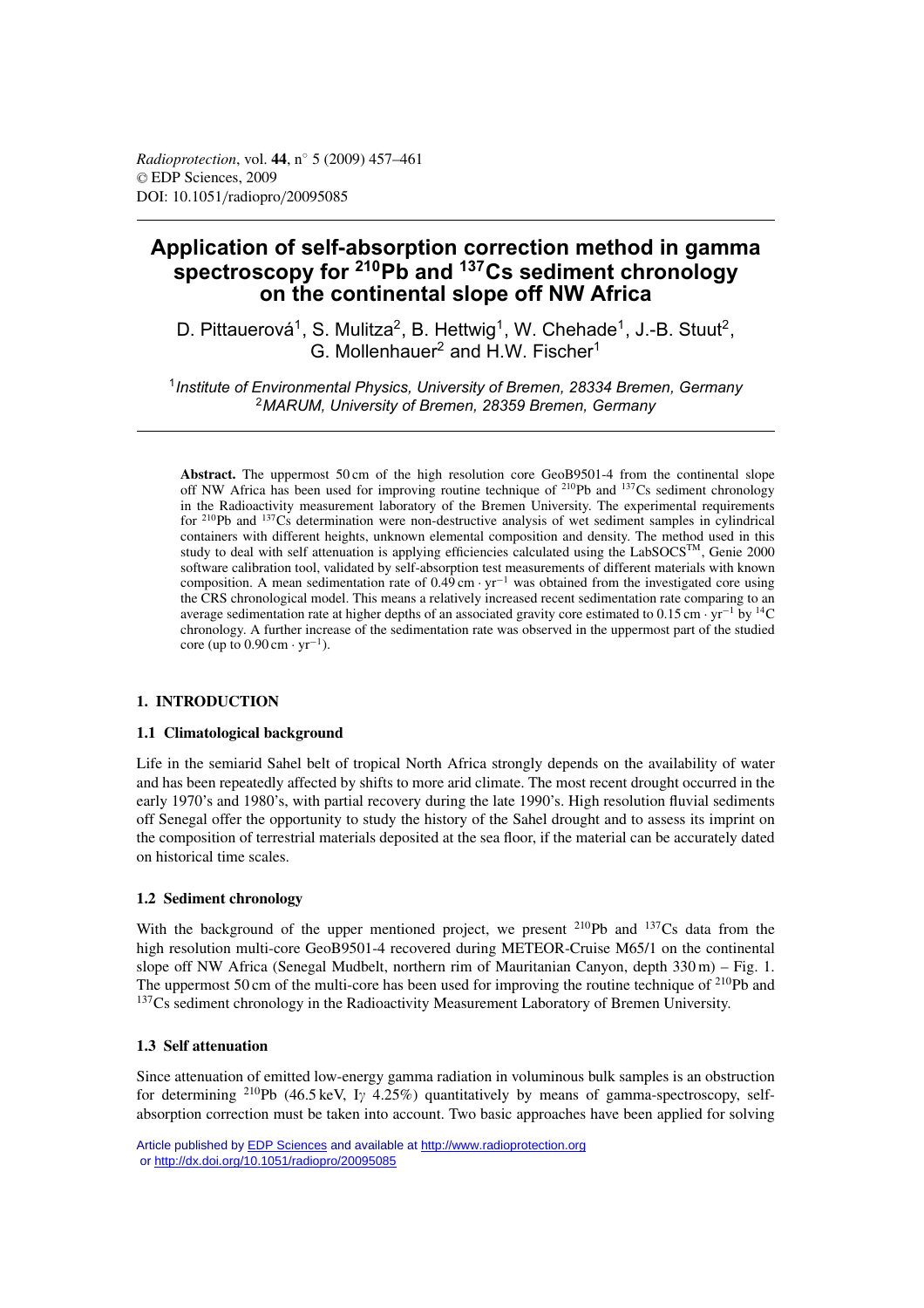#### 458 RADIOPROTECTION

the problem of self-attenuation in volume samples: experimental [1, 2] and mathematical – using Monte Carlo simulations [3]. The approach combining both experimental measurements and mathematical MC simulations was proposed by other authors [4, 5].



Figure 1. Map of the sampling point of the multi-core GeoB9501-4 recovered during METEOR-Cruise M65/1 on the continental slope off NW Africa (Senegal Mudbelt, northern rim of Mauritanian Canyon from the depth 330 m).

## **2. METHODS**

#### **2.1 Gamma spectroscopy**

A coaxial HPGe detector (Canberra Industries, 50% rel. efficiency) housed in a 10 cm Pb shielding with Cu and plastic lining operated under Genie 2000 software was used for low level, low-background gamma spectroscopy. The method used by the authors in this study to deal with self attenuation is applying efficiencies calculated using the  $LabSCCS<sup>TM</sup>$  (Laboratory Sourceless Calibration System), Genie 2000 software calibration tool [6], validated by self-absorption measurements of different materials.

#### **2.2 Material test**

To validate the efficiency calibration generated by LabSOCS, a transmission experiment was realized for different absorbers. As emitters, point sources of gamma energies of  $46.5 \,\text{keV}$  ( $^{210}\text{Pb}$ ) and  $661.6 \,\text{keV}$  $(^{137}Cs)$  with reported activities (produced by Buchler) were used on a holder 15 cm above the absorber, which was placed directly on the detector (Fig. 2a). Five different materials with various chemical composition and densities were used as absorbers, all of them sealed in cylindrical plastic containers (round dishes) with diameter of 70 mm and height of 20 mm (the same containers were used for sediment samples): air (density  $0 \text{ g} \cdot \text{cm}^{-3}$ ), water (density  $1 \text{ g} \cdot \text{cm}^{-3}$ ), wax (composition: 15% H and 85% C, density 0.96 g · cm−3), sea sand (composition: 50% quartz, 50% K-feldspar, bulk density  $1.4 \text{ g} \cdot \text{cm}^{-3}$ ) and milled limestone (composition: CaCO<sub>3</sub>, bulk density  $1.77 \text{ g} \cdot \text{cm}^{-3}$ ). The sample geometry modelling and efficiency calibration file generation were performed using the Geometry Composer feature of the Genie 2000 software. The efficiencies for given energies are estimated by LabSOCS for a characterized detector based on MCNP modelling code upon description of a sample container, absorber matrix, and a specific source-to-detector distance.

The efficiencies were used for analyzing gamma-spectra of the point sources using an experimental setup with the above listed absorbers and estimating their activities using the software Genie 2000. The gamma spectra of absorbers were collected separately and were subtracted from the spectra of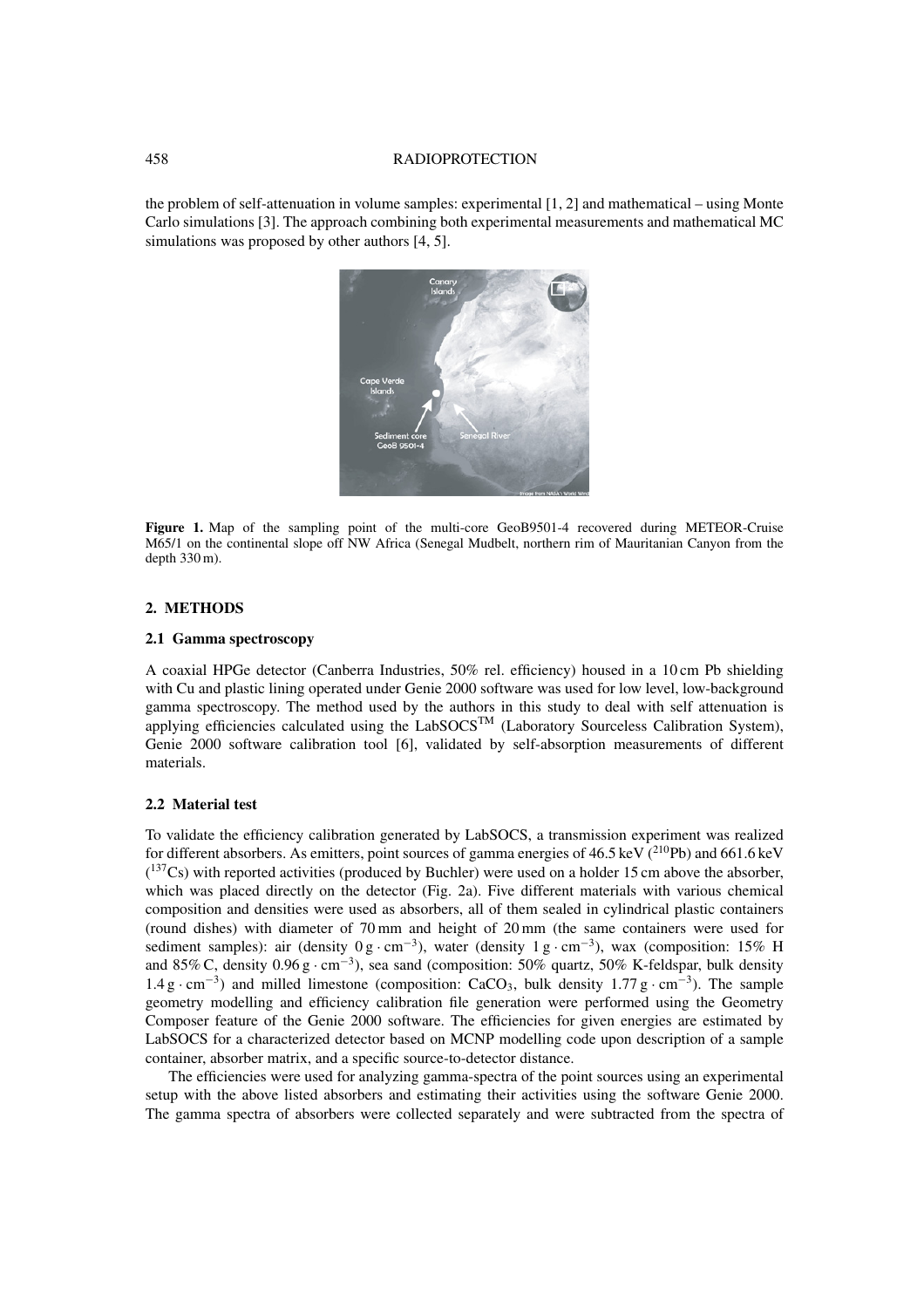#### ECORAD 2008 459

the transmission experiments. The calculated activities of the point sources were compared to their reported activities (Fig. 2b). The experiment showed that activities estimated using LabSOCS generated efficiencies are within the overall error produced by Genie 2000.



**Figure 2.** a) Transmission experiment setup showing the detector (bottom), a sealed sample (center) and transmission test source on its holder (top). b) Real relative activities of a  $^{137}Cs$  (top) and a  $^{210}Pb$  (bottom) point gamma test sources compared to activities estimated by measurement of their activities using absorbers of different chemical compositions and densities. The efficiencies were generated by LabSOCS.

#### **2.3 Measurement of sediment samples**

Wet sediment slices from each 1 cm interval of multi-core GeoB9501-4 were put into plastic round dishes (Petri dishes) with diameter of 70 mm and height of 20 mm directly after slicing of the core. It is advantageous to perform gamma spectroscopy before the core is processed due to the fact that the signal increases with the amount of material. Gamma spectroscopy as non-destructive method allows using the samples for other purposes after the analysis. The containers were filled with the samples to different heights varying from 5 to 20 mm depending on the available sample volume. For determination of <sup>210</sup>Pb<sub>exc.</sub> activity, <sup>210</sup>Pb<sub>sup.</sub> activity (determined via the 351.9 keV line of <sup>214</sup>Pb after establishing of Rn progeny equilibration) was subtracted from the  $^{210}Pb_{total}$  signal. The spectra were analyzed using efficiencies generated by LabSOCS for different sample geometries, constant sediment composition (0.36% H, 2.14% C, 49.62% O, 0.84% Na, 1.60% Mg, 7.10% Al, 27.38% Si, 2.37% K, 4.21% Ca, 0.34% Ti and 4.04% Fe) and different densities varying from 1.0 to 1.7 g  $\cdot$  cm<sup>-3</sup>.

## **2.4 210Pb and 137Cs dating**

The age of the core has been estimated by <sup>210</sup>Pb chronology using the CRS model [8]. The model assumes a constant rate of supply of unsupported 210Pb to the sediment per unit time and considers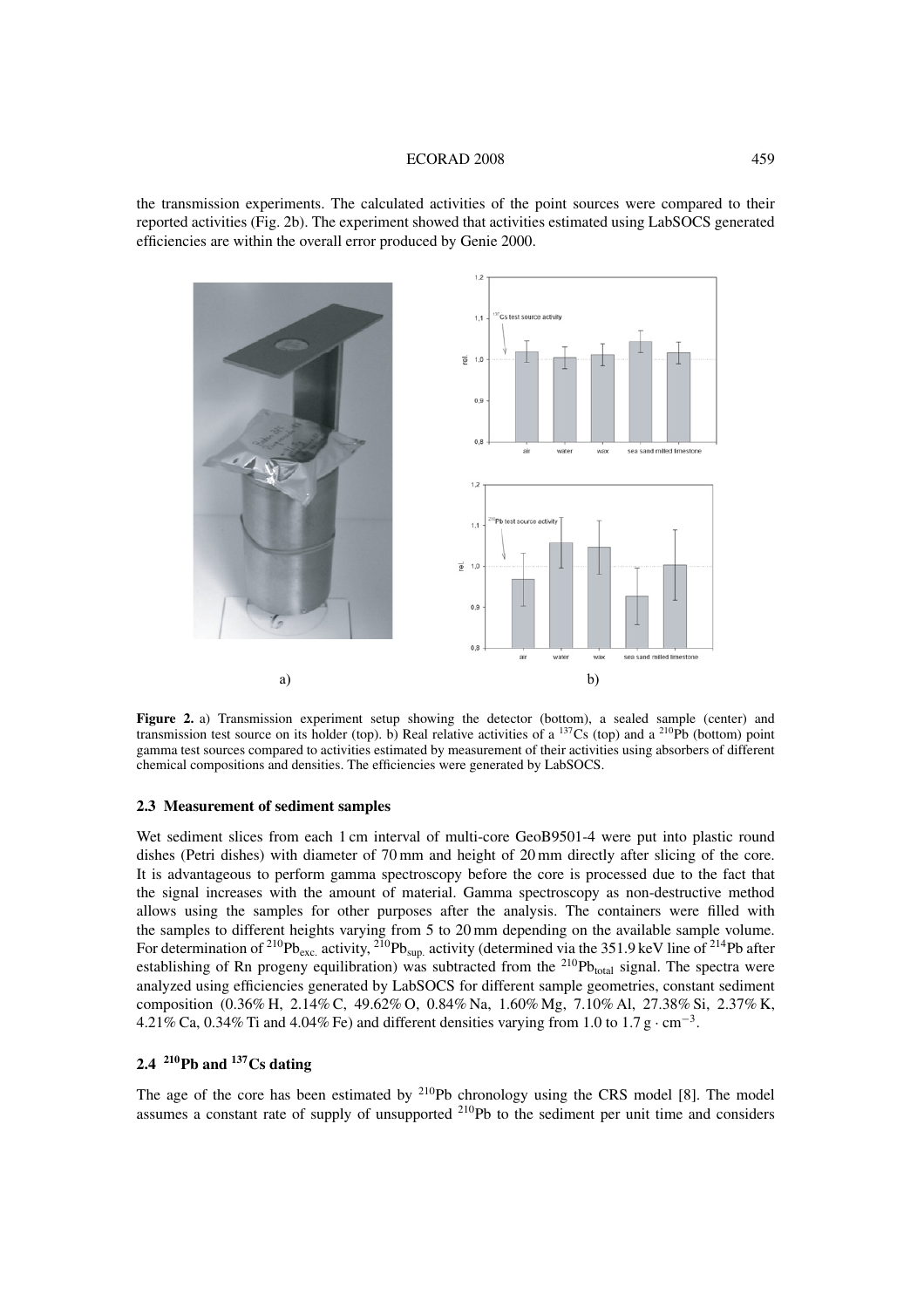#### 460 RADIOPROTECTION

a variable sedimentation rate resulting from human activity or natural reasons, i.e., climate variability. Absolute ages were calculated with the assumption that the uppermost slice of the core corresponds to July 2005, the time of core retrieval.  $137Cs$  is present in the sediments due to the global fallout after nuclear bomb testing. It first appeared in the atmosphere in 1945 and peaked in 1963 at the northern hemisphere and can be therefore used for additional calibration of the age.

## **3. RESULTS AND CONCLUSIONS**

Volume activities of  $^{210}Pb_{\text{exc}}$  *vs.* depth and volume activities of  $^{137}Cs$  decay corrected to the relevant age *vs* age are shown in Fig. 3a.

According to the ANNEX C of the UNSCEAR report [8], the total amount of  $137$ Cs deposited from 1945 to 2000 in the latitudinal band of 10–20 degrees north recalculated to 2007 activities (time of the measurement) is  $660 \text{Bg} \cdot \text{m}^{-2}$ . Comparing the total activity of 150 Bq  $\cdot \text{m}^{-2}$  found in the core GeoB9501-4 to the UNSCEAR value, only 23% of the expected value was preserved in the sediment record. Due to rather low <sup>137</sup>Cs values the measurement errors are relatively high and do not provide fine resolution (expected 1963 peak or contribution of geographically close four Algerian atmospheric tests in 1960–61). Nevertheless, the shape of the  $^{137}Cs$  profile is compatible with the bomb fallout chronology, possibly followed by a terrestrial (erosion-produced) component.



**Figure 3.** a) <sup>210</sup>Pb and <sup>137</sup>Cs data of gravity core GeoB9501-4. b) Sedimentation rate estimated from the <sup>210</sup>Pb<sub>exc</sub>. using CRS chronology model.

A mean sedimentation rate of 0.49 cm · yr−<sup>1</sup> was obtained from the investigated core with an increasing trend towards the present (Fig. 3b). From 1920's to 1980's the sedimentation rate is rather constant: 0.42 cm · yr−1, in 1990's the rate increases to an average 0.58 cm · yr−<sup>1</sup> and in the 21st Century it reaches 0.90 cm · yr−1. Generally, a relatively increased recent sedimentation rate can be observed compared to an average sedimentation rate at older ages of the associated gravity core estimated to 0.15 cm · yr−<sup>1</sup> by 14C chronology (S. Mulitza, unpublished data).

Based on transmission test with different absorbers it can be concluded, that efficiencies produced by LabSOCS and used for activities estimations (including self-absorption correction) can thus be successfully used for purposes of combined <sup>210</sup>Pb and <sup>137</sup>Cs chronology.